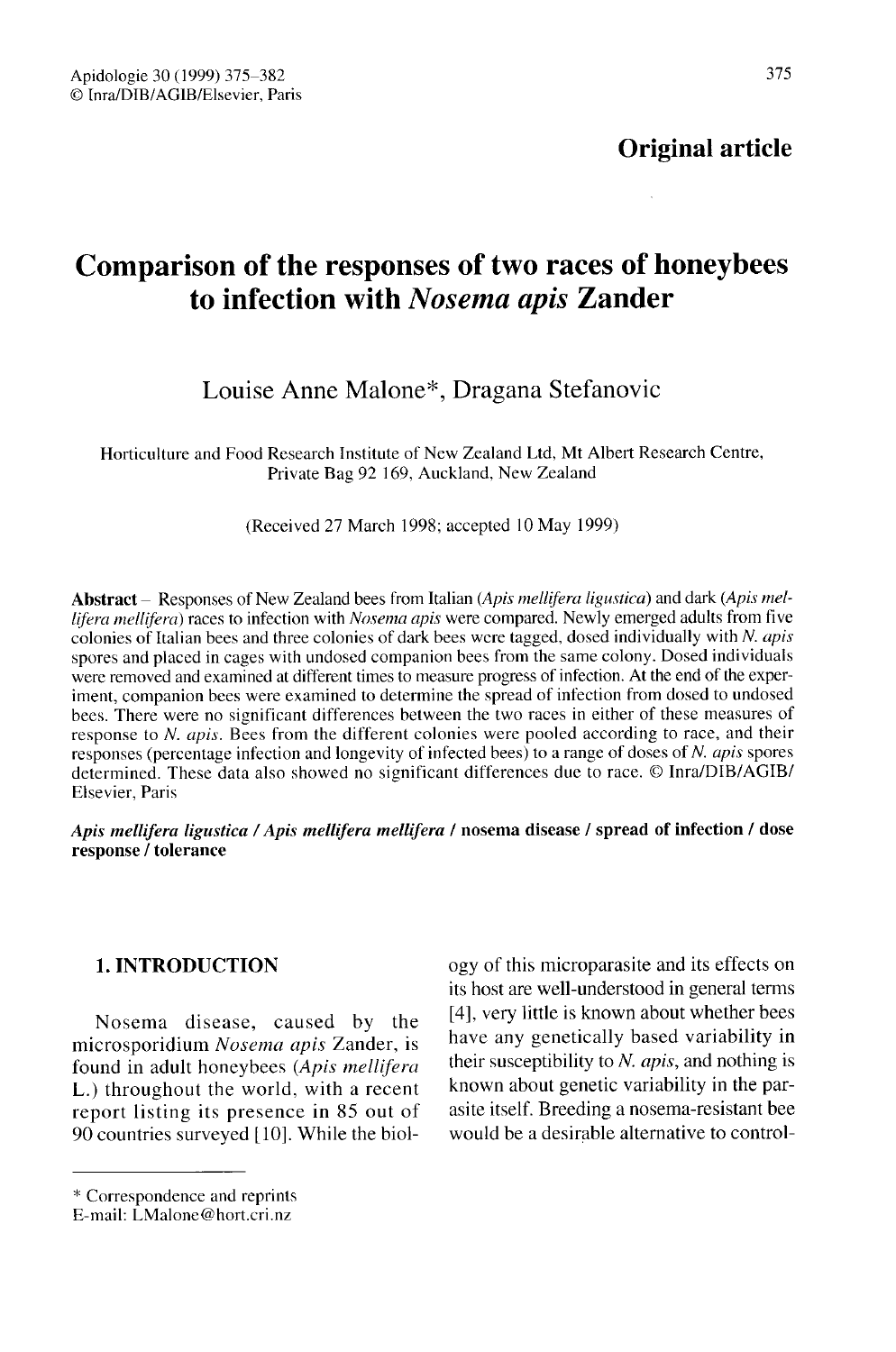ling this disease with the antibiotic, fumagillin, or with labour-intensive hygienic measures [3]. In a study of queen bees from different North American locations, L'Arrivée [6] noted that some individuals could tolerate N. apis infection better than others and suggested that a line of bees with high tolerance to nosema disease could be developed. Studies of the effects of N. apis on the longevity of caged bees also suggest that such an approach would be feasible [12, 13, 16] and a recent comparison of ten colonies of Canadian and English bees has suggested that there may be genetic differences which influence the severity of  $N$ . apis infection in honeybees [15] as cited by Nelson [11]. However, our investigations of the responses of a range of different colonies, inbred lines and races of honeybees in New Zealand have failed thus far to demonstrate sufficient genetic variability to support such a control strategy [7-9]. This final study expands upon our previous examination of Italian and dark bees [9], with the inclusion of several colonies representing each race, and four different measures of susceptibility to N. apis. Since economically unacceptable levels of N. apis infection have not yet been defined, either in terms of individual bees (e.g. spores per bee) or colonies (e.g. percentage of infected bees), we have quantified the effects of this pathogen in the following ways: progress of infection in individual bees, spread of infection from dosed to undosed bees, and the responses of bees to a range of doses of N. apis, in terms of percentage of bees infected and the longevity of infected bees.

#### 2. MATERIALS AND METHODS

A suspension of N. apis spores in water was prepared by crushing and filtering Italian bees,<br>obtained from a naturally infected colony kept at Ponsonby, Auckland. The concentration of spores was determined by a haemacytometer count and the suspension kept at 4 °C. For bee dosing, suspensions of spores in 60  $\%$  (w/v) sucrose syrup were prepared from this by centrifugation and resuspension in a volume of syrup appropriate for the spore concentration required.

Honeybees from eight colonies, kept at a commercial bee breeder's apiary in the Far North region of New Zealand were used. Five of the colonies were headed by sister Italian queen bees (Apis mellifera ligustica) artificially inseminated with pooled semen (from about 100 Italian drones) and the other three colonies headed by dark sister queens (Apis mellifera mellifera) inseminated with pooled semen (between eight and ten dark drones). Frames containing capped brood from each colony were sent to the laboratory in Auckland as required.

To verify similarity to the progenitor subspecies, abdomen colour markings were noted and the cubital index [14] measured in 50 worker bees from each of the eight colonies.

Frames arriving in the laboratory were kept in paper bags in an incubator at 33 °C for up to 5 days to allow the bees to mature. For experiments, adult worker bees ready to emerge were taken from the frames by removing their cell cappings before they could ingest any wax. This was to ensure that they could not have become accidentally infected by ingesting N. apis spores contaminating the wax on these frames. The bees were then placed in a Petri dish for I h to ensure that they were hungry, marked on the thorax if necessary with a coloured, numbered queen bee tag, placed back in the dish for a few minutes, then dosed individually with N. apis spores. Only darker-coloured, mature bees were selected for dosing and each bee was force-fed with a 2-μL<br>droplet of spore suspension in syrup containing a known number of spores. Bees that did not consume the entire droplet were discarded. Dosed bees were assigned to wooden cages with two mesh sides, measuring  $9 \times 8 \times 6$  cm (internal dimensions), and fitted with gravity feeders supplying water and 60  $\%$  (w/v) sucrose syrup and a small container of protein-based artificial food (sodium caseinate 0.12 parts, brewer's yeast 0.24 parts and sucrose 0.64 parts, mixed with water to a paste). These were then kept in darkness at 33 °C.

Two experiments were carried out. The first was designed to examine the progress of N. apis infection in bees from the eight different colonies and also its spread from these bees to a number of undosed bees accompanying them. The second experiment aimed at comparing the responses, in terms of bee longevity and percentage infection of Italian and dark bees to five different doses of N. apis spores.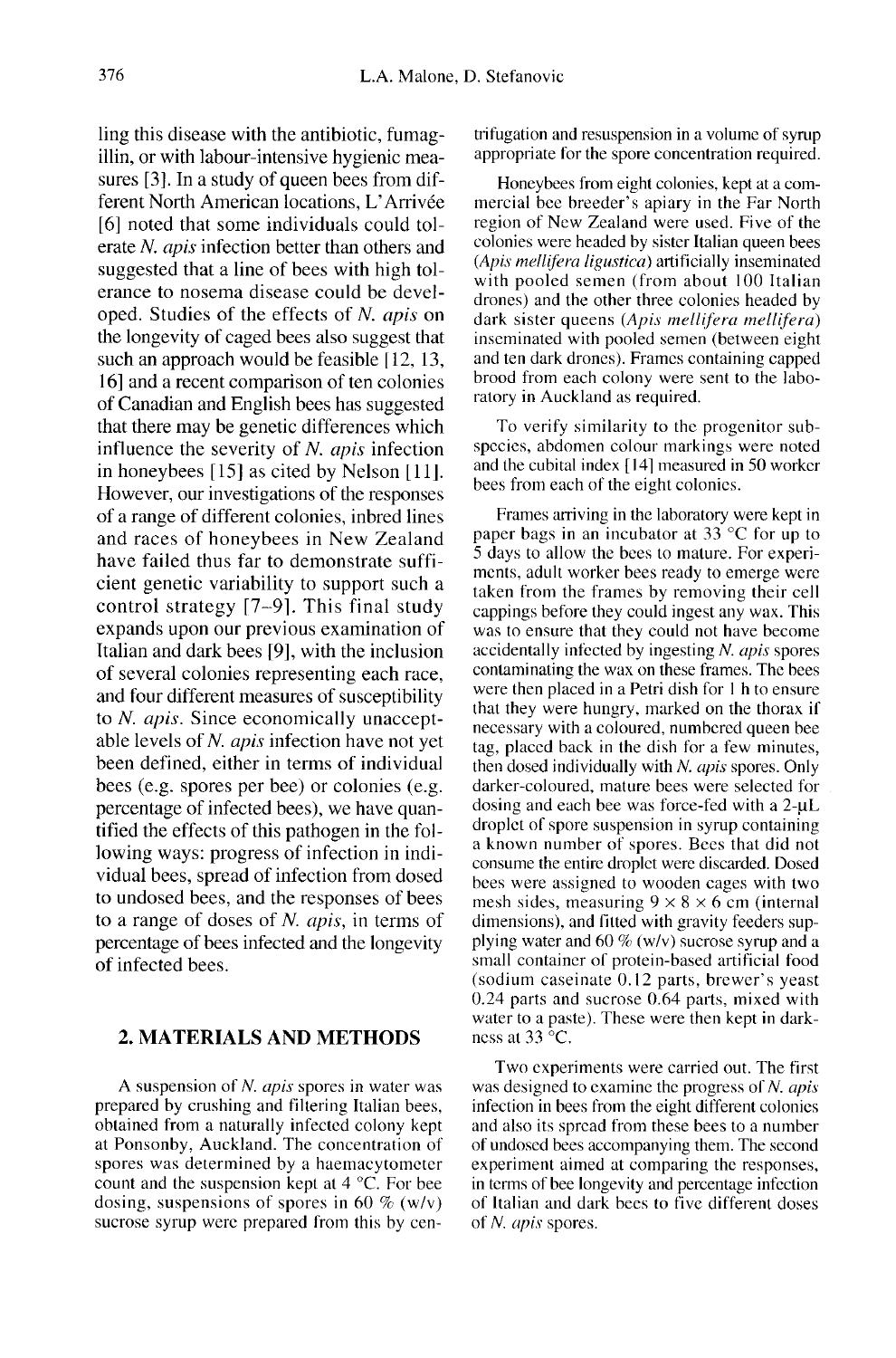For the first experiment, 15 bees from each of the eight colonies were tagged, dosed individually with  $10<sup>5</sup>$  spores and then placed in cages containing 50 undosed, untagged bees taken from the same colony in the same manner. Three repli cate cages and one control cage containing tagged bees 'dosed' with plain syrup were set up for each colony, i.e. 20 cages of Italian bees (5 colonies  $\times$  (3 replicates + 1 control)) and 12 cages of dark bees (3 colonies  $\times$  (3 replicates + 1 control)). The next day, the cages were checked for handling deaths and these bees removed, discarded and replaced with substitute bees from the appropriate colony dosed in the same manner. One tagged bee was then removed from each cage at 5, 12, 15, 18, 25 and 30 days after dosing. To do this, each cage was subjected to a flow of  $CO<sub>2</sub>$  until all the bees were anaesthetised and the  $CO<sub>2</sub>$  of the state of the state of the state of the state of the state of the state of the state of the state tagged bee removed and placed at  $-20$  °C for approx. 8 min. This was sufficient to kill the bee without freezing it solid. The midgut was dissected from each killed bee and stored frozen for a later spore count. All cages were inspected every 2 or 3 days and dead bees were noted, removed and stored whole at  $-20$  °C for later microscopic examination for spores. After 30 days, all remaining bees were removed, killed by freezing and stored individually as above.

At the end of the experiment, the frozen midguts of the tagged bees were thawed and each was homogenised in 0.5 mL of water. Spores in these suspensions were then counted using a haemacytometer [1]. Where the spores were too numerous to count easily, an aliquot of the suspension was diluted with water and then counted. Sufficient spores for a reliable estimate of concentration (at least 100 spores) could usually be tometer squares. More squares were examined (up to the maximum of 400) if the original suspension was particularly dilute. Spores per bee were calculated in the following way: =  $(x \times d \times$ pension was particularly dilute. Spores per bee<br>were calculated in the following way: =  $(x \times d \times 2 \times 10^6)/n$ , where  $x =$  number of spores counted,<br> $d =$  dilution factor and  $n =$  number of smalles  $d =$  dilution factor and  $n =$  number of smallest haemacytometer squares. The lowest number of spores able to be detected by this method is  $5 \times 10^5$ . In order to determine whether individual accompanying bees had become infected or not, a simplified method was used. The frozen cadavers of these untagged bees were thawed, homogenised individually in 0.5 mL of water, and a 20-mL aliquot examined for spores at a magnification of  $\times$  312 for 1 min. The lowest number of spores per bee that can be detected by this method is  $2 \times 10^3$ . For the purposes of this study, an 'infected bee' was defined as one

in which any number of N. *apis* spores could be detected by either of the above methods.

Two sets of data were recorded from this experiment: mean spore loads of tagged bees removed at different time points from each cage, and the percentages of accompanying untagged bees that became infected after 30 days in these cages. Because of the skewed nature of the spore load data, these were log-transformed before analysis. Mean spore loads of bees from each race and over time were compared by analysis of variance (ANOVA). Undosed control bees in all categories had zero spore counts, except for one bee, taken at day 30 from dark colony 2, which must have been accidentally contaminated. The assumptions of ANOVA would not be met if the control bee zero data were included in the analysis and so it was considered more valid to separately calculate an LSD (0.05) for comparison of dosed and control mean spore loads. The percentage infection data obtained from the untagged bees were transformed by arcsin (square root  $(x)$ ) before analysis of variance.

For the second experiment, bees from the five Italian colonies and the three dark colonies were pooled according to race in order to compare the responses of each race of bees to five different dosages of *N. apis* spores. Forty bees of each race, chosen at random from the different colonies, were individually dosed with 10, 100, 1 000, 10 000, or 100 000 spores each and placed together in cages. A control cage containing 40 bees 'dosed' with plain syrup was also set up. Every 2 or 3 days cages were checked for dead bees which were removed and stored frozen for later homogenisation and examination for spores (as described above) until all bees had died. Bees that died within 7 days of dosing were not examined. The entire experiment was replicated in full three times and partially for a 4th time (three treatments only, because of a shortage of bees). The replicate experiments were all conducted within a period of 21 days, i.e. 42 cages in total: 2 races  $\times$  6 treatments  $\times$  3 replicates = 36 cages plus 2 races  $\times$  3 treatments  $\times$  1 replicate = 6 cages. Percentages of infected bees were analysed as described above. Survival curves were plotted using data from each cage and compared using Mantel-Haenzel (log-rank) tests [5].

#### 3. RESULTS AND DISCUSSION

The abdomen colour markings of the bees used in this study were as expected for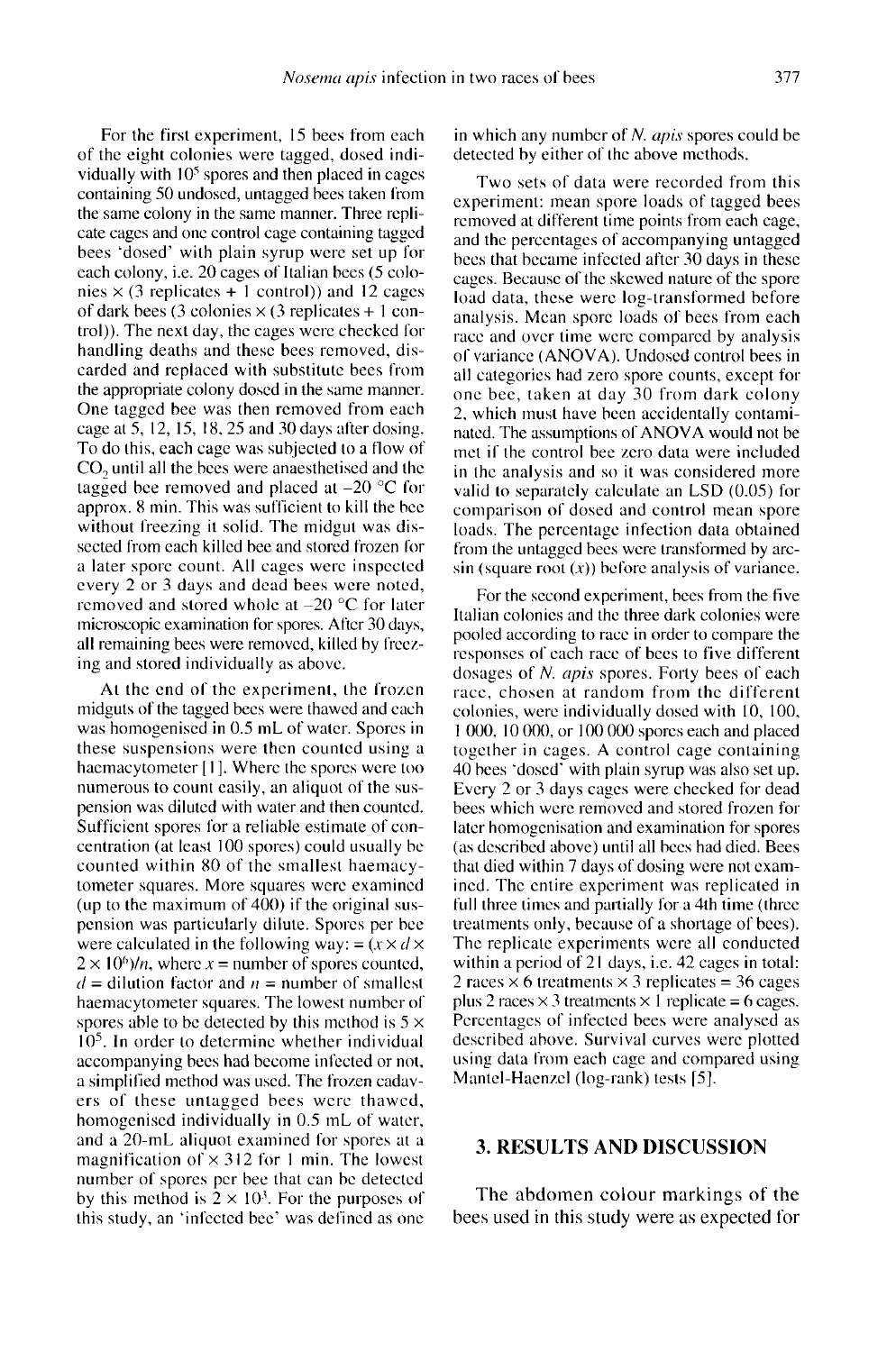Italian and dark bees (see [ 14]). The mean cubital index for the Italian bees  $(2.50 +$ 0.02; range: 1.75-3.57) was significantly higher than that of the dark bees  $(2.12 \pm$ 0.02; range:  $1.54-2.91$ ) ( $P < 0.0001$ ; ANOVA). These measurements fall within the ranges typical for the progenitor morphometric subspecies.

Figure 1 shows the development of N. apis infections in bees from each colony. The rapid increase in spore numbers to a relatively uniform maximum level at around 15 days post-emergence has previously been demonstrated by Fries [2], although in that study, the bees were dosed when they were 7 days old and each received only  $6.25 \times 10^3$ spores. Fries showed that spore loads in infected bees reached a maximum level of around  $5 \times 10^7$  spores per bee, regardless of the original dose, at about 2 weeks after dosing. Our results agree with this. Bees in the present study received a higher dose  $(10<sup>5</sup>)$ spores) at an earlier age than those in Fries'<br>study and reached their maximum loads<br>(between  $5 \times 10^6$  and  $5 \times 10^7$  spores per bee) study and reached their maximum loads<br>(between  $5 \times 10^6$  and  $5 \times 10^7$  spores per bee) about 15 days from the time of dosing.

As the LSD shown in *figure 1* indicates, there were no significant differences among the mean spore counts recorded at each time point ( $P \le 0.05$ ) and no clear trends suggesting that the course of development of the disease differs in the Italian and dark bees tested. This result agrees with unpublished data obtained in an identical experi ment conducted in our laboratory during the previous season, in which bees from five Italian colonies and five dark colonies were dosed and examined 5, 12, 19, 26 and 33 days after dosing. ANOVA of these data showed no significant differences between the two races except for bees examined on day 12, when the dark bees had significantly lower mean spore loads than the Italian bees  $(P \le 0.05)$ .

Table I shows the percentages of undosed 'companion' bees that became infected when caged with the tagged bees in experiment 1. Some bees caged with undosed control bees became infected, but at a significantly lower rate than those caged with dosed bees (ANOVA,  $P < 0.001$ ). The most likely explanation for these infections is that they resulted from cross-cage contamination, all cages in this experiment being kept in close proximity within a single, fanassisted incubator. Although 70.8-79 % of dark bees caged with dosed bees became infected, compared with 50.7-73.6 % of Italian bees, there was no significant difference between the two races (ANOVA,  $P = 0.083$ . This is similar to the findings of an earlier study in which the rate of spread of N. apis infection did not differ among caged bees taken from colonies originating from several locations throughout New Zealand [8].

The results of experiment 2 are shown in tables II and III. Table II lists the median survival times of Italian and dark bees that became infected after receiving five different doses of N. apis spores. Two sets of control data were used in the analysis. One set consisted of survival times of uninfected bees that had been given a 'zero dose' (plain sugar syrup) only and the other set consisted of these data combined with the survival times of any uninfected bees from the other cages ('new controls' in table II). There was no discernible relationship between bee longevity and spore dose for either race. While poor survival of control bees and apparently enhanced survival of some bees infected with ten spores contributed to this lack of a dose-dependent response, perhaps it is not surprising given the evidence that N. apis infections attain a uniform maximum spore load regardless of the dose of spores that the bee ingests (experiment 1 results and Fries [2]).  $\chi^2$  tests to compare the responses of Italian and dark bees to each treatment showed that there were no significant differences attributable to race in the survival of uninfected bees in either control group or of infected bees that had received 100 spore doses. There were significant differences due to race for the other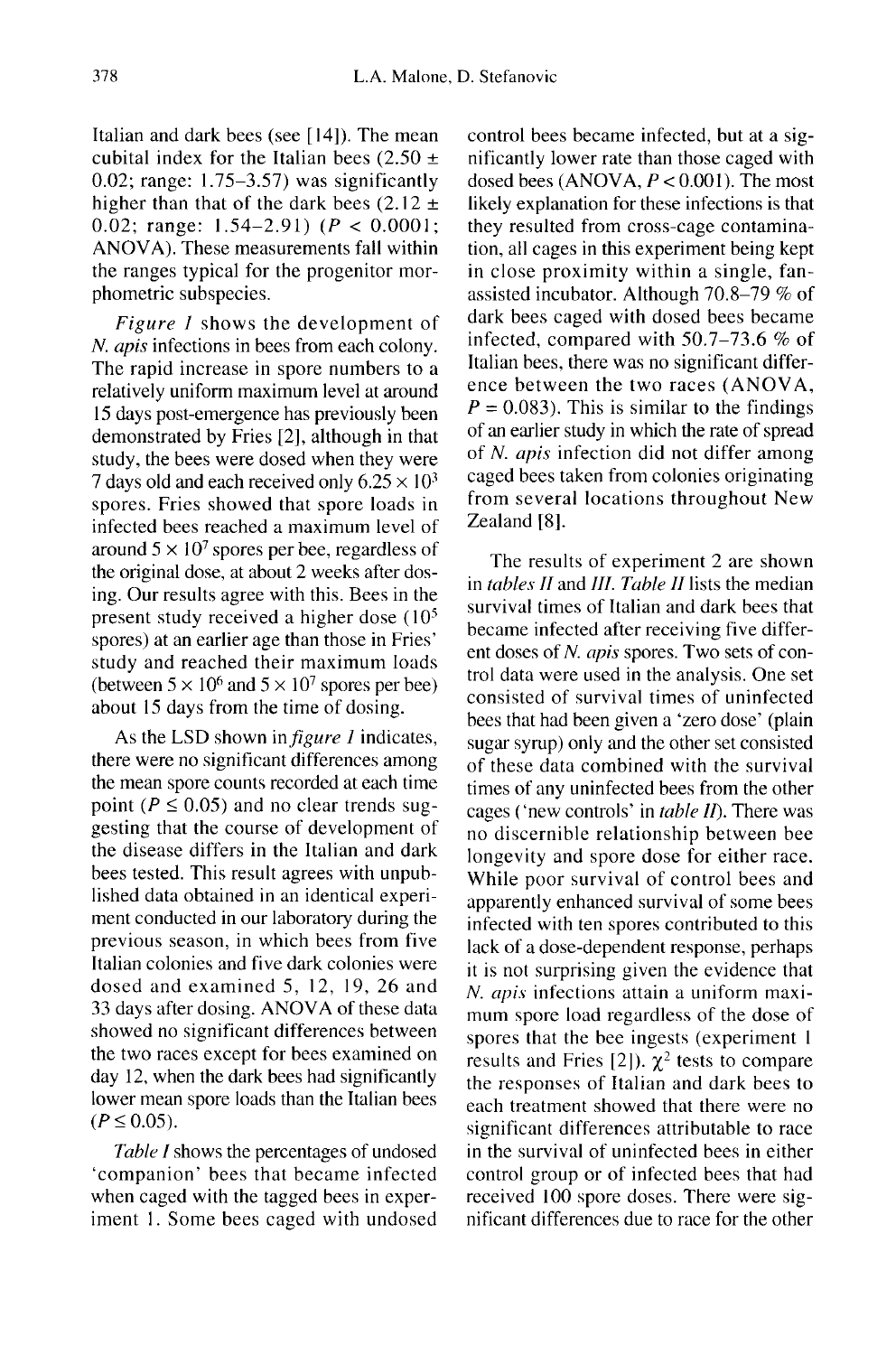

Figure 1. Mean loads of Nosema apis spores carried by bees taken from five Italian race colonies and three dark race colonies and dissected at 5, 12, 15, 18, 25 or 30 days after dosing. Spore loads are plotted on a log scale and the bar indicates the least significant difference at the  $\overline{5}$  % level.

| Caged with:                                       | Colony number    |                             |               |               |                  |               |
|---------------------------------------------------|------------------|-----------------------------|---------------|---------------|------------------|---------------|
|                                                   |                  | $\mathcal{D}_{\mathcal{A}}$ | 3             | 4             | 5                | All pooled    |
| Italian dosed bees<br>(three replicates combined) | 70.1<br>(144)    | 57.8<br>(139)               | 73.6<br>(144) | 64.4<br>(126) | 50.7<br>(144)    | 63.3<br>(697) |
| Dark dosed bees<br>(three replicates combined)    | 70.8<br>(144)    | 78.5<br>(144)               | 79.0<br>(139) |               |                  | 76.1<br>(427) |
| Italian control bees<br>(one replicate)           | 12.5<br>(48)     | 2.1<br>(47)                 | 6.2<br>(48)   | 2.1<br>(48)   | $\Omega$<br>(48) | 4.6<br>(239)  |
| Dark control bees<br>(one replicate)              | $\Omega$<br>(48) | 4.2<br>(48)                 | 2.1<br>(48)   |               |                  | 2.1<br>(144)  |

Table I. Percentages of undosed companion bees infected with *Nosema apis* when caged with individually dosed or control bees of the same colony and race.

Cross-cage contamination probably accounts for the infections in bees caged with undosed control bees and infection levels in these bees are significantly lower than for those caged with dosed bees. There are no significant differences due to race (ANOVA,  $P = 0.083$ ). Total numbers of bees checked are given in parentheses.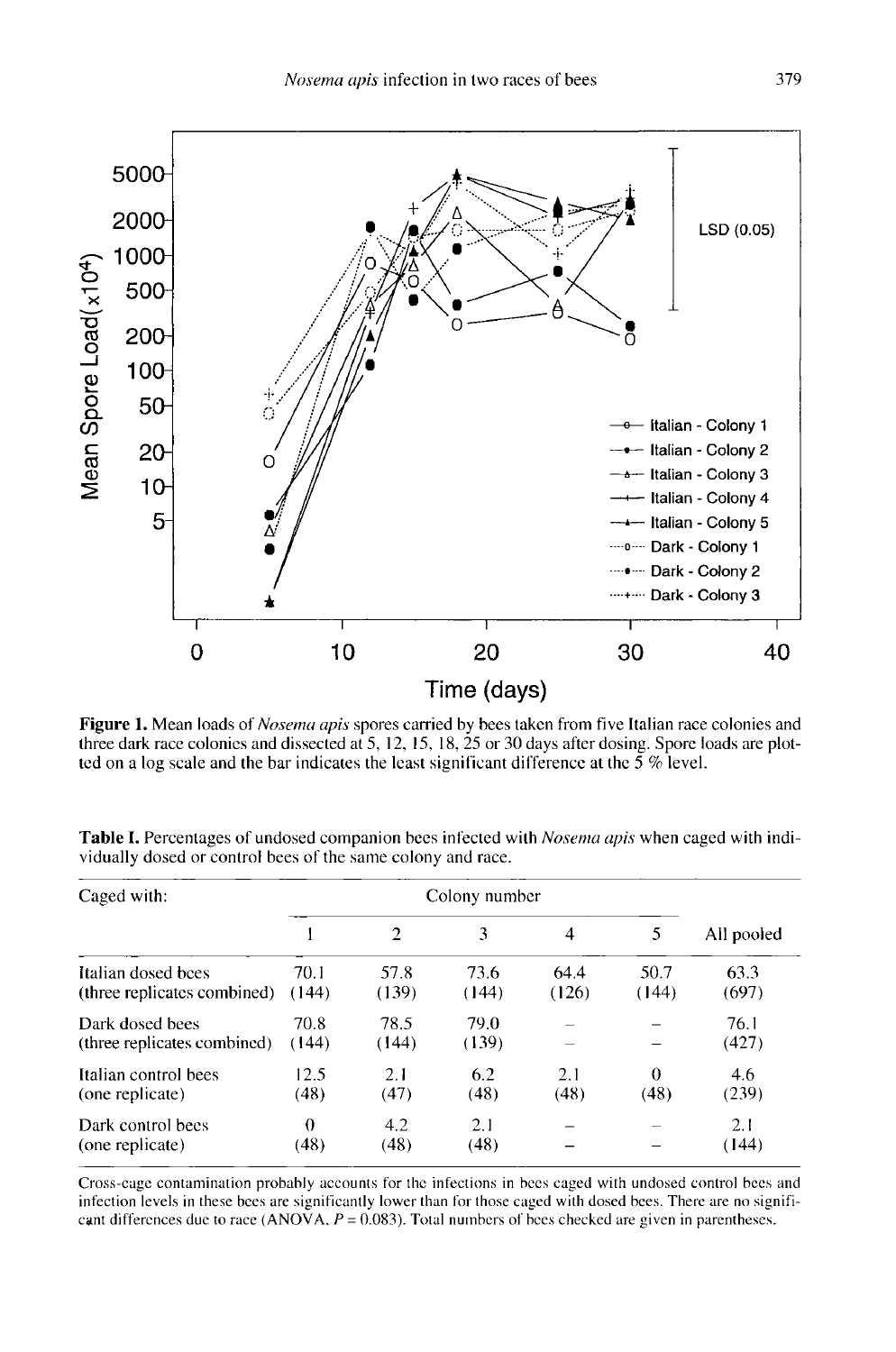| Dose             |         | Race |              |  |
|------------------|---------|------|--------------|--|
| (spores per bee) | Italian | Dark | $\chi^2 P$   |  |
| $\theta$         | 18      | 20   | 0.943        |  |
| New controls     | 18      | 21   | 0.427        |  |
| 10               | 54      | 18   | 0.027        |  |
| 100              | 39      | 25   | 0.320        |  |
| 1 000            | 22      | 25   | 0.049        |  |
| 10 000           | 22      | 26   | 0.025        |  |
| 100 000          | 23      | 18   | ${}_{0.001}$ |  |

Table II. Median survival times (days) of bees infected after receiving a range of doses of *Nosema apis* spores. Survival data are also given for control bees receiving a zero dose of spores and 'new controls' includes data from these bees and all bees that were dosed but did not become infected.

Probability values are for  $\chi^2$  tests to compare the two races of bees for each treatment.

**Table III.** Percentages of bees infected after receiving a range of doses of *Nosema apis* spores, including control bees receiving a zero dose of spores.

| <b>Dose</b><br>(spores per bee)<br>$\theta$ | Race              |       |                   |       |  |  |
|---------------------------------------------|-------------------|-------|-------------------|-------|--|--|
|                                             | Italian           |       | Dark              |       |  |  |
|                                             | 0.6 a             | (117) | 0 a               | (127) |  |  |
| 10                                          | 2.4a              | (118) | 5.8 a             | (116) |  |  |
| 100                                         | 39.1 <sub>b</sub> | (101) | 54.1 <sub>b</sub> | (114) |  |  |
| 1 000                                       | 49.9 <sub>b</sub> | (141) | 79.7 c            | (137) |  |  |
| 10 000                                      | 75.4 c            | (113) | 92.5 cd           | (105) |  |  |
| 100 000                                     | 97.4 d            | (151) | 94.9 cd           | (126) |  |  |

Values within columns without a letter in common differ at  $P \le 0.05$  (ANOVA). Total numbers of bees checked are given in parentheses.

treatments, but there was no clear pattern to these. Italian bees had better survival than dark bees after being infected with 10 or 100 000 spores, but the reverse applied to bees dosed with 1 000 or 10 000 spores.

Table III lists the percentages of bees that became infected after ingesting various doses of N. apis spores. Both Italian and dark bees responded in a dose-dependent way, with larger doses of spores resulting in significantly greater proportions of infected bees ( $P \le 0.05$ ). At every dose level, except the highest (100 000 spores), a

greater percentage of dark bees became infected than Italian bees. However, this difference was significant only in the case of bees dosed with 1 000 spores ( $P \le 0.05$ ). Whether this difference in susceptibility had a physiological or behavioural basis was not clear.

In conclusion, these and earlier results [7-9] suggest that there are little or no useful, genetically based differences in the susceptibility or the responses of different races of New Zealand bees to infection with N. apis.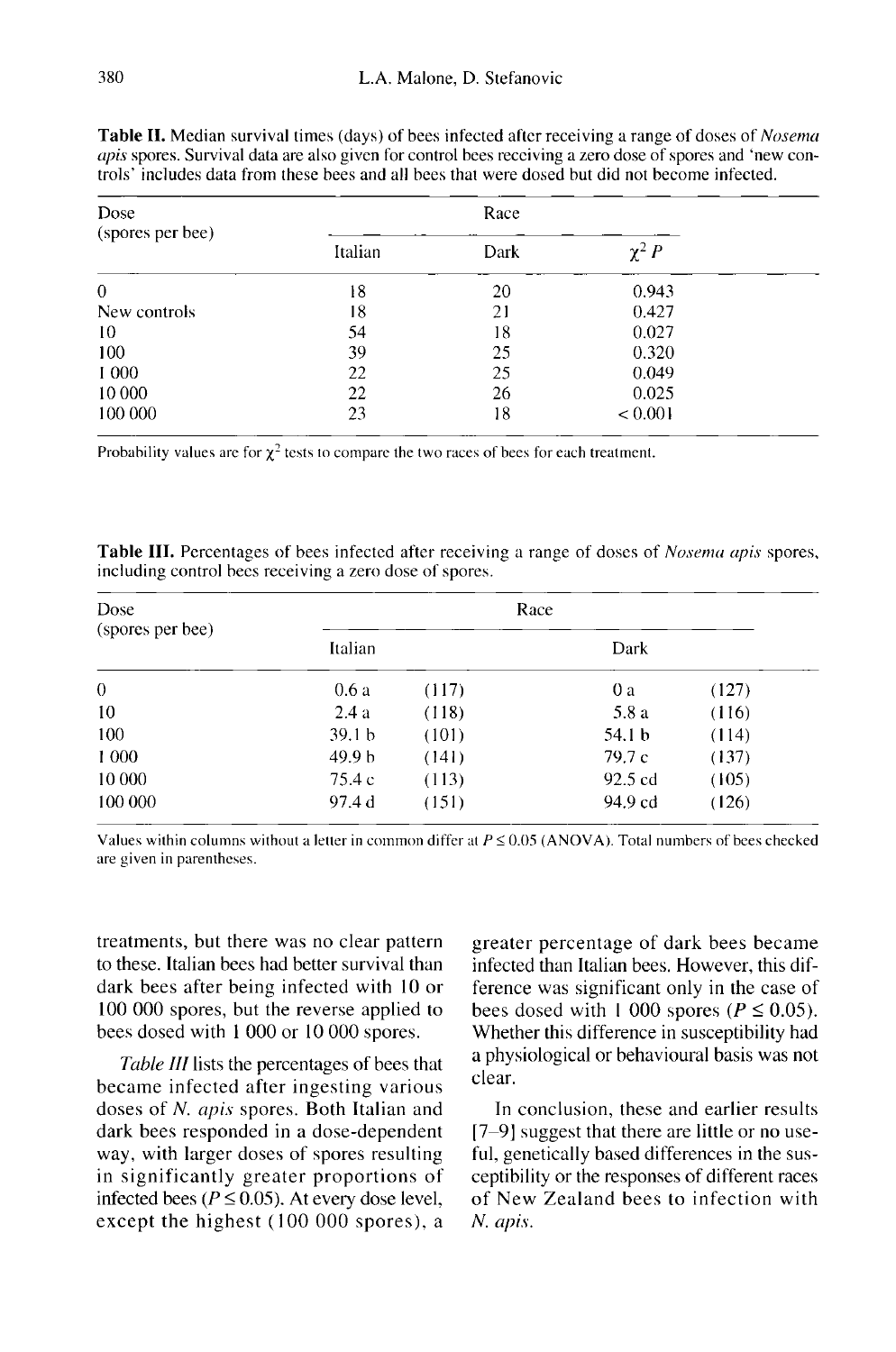#### ACKNOWLEDGEMENTS

We wish to thank David Yanke of Daykel Apiaries, Kaitaia, New Zealand for supplying bees and Anne Gunson of the Horticulture and Food Research Institute of New Zealand Ltd for statistical analyses. This work was supported by the Foundation for Research, Science and Technology, New Zealand (C06503).

Résumé - Comparaison de la réaction de deux races d'abeilles à l'infection par Nosema apis Zander. Les réactions à l'infection par le protozoaire Nosema apis Zander d'abeilles des races italienne (Apis mellifera ligustica) et noire (A. m. mellifera) ont été comparées dans deux expériences séparées. Dans la première, 15 abeilles fraîchement écloses de chacune des cinq colonies d'italiennes et de trois colonies d'abeilles noires (désignées ci-après par « race ») ont été marquées, infectées individuellement avec une dose de 105 spores de N. apis et encagées avec 50 abeilles accompagnatrices de la même colonie mais non traitées. Une abeille infectée et marquée a été prélevée et examinée à 5, 12, 15, 18, 25 et 30 j. après l'infection pour en mesurer la progression. Les spores ont été dénombrées à l'hémocytomètre. À la fin de l'expérience, on a également examiné les compagnes afin de déterminer le pourcentage de ces abeilles qui avaient contracté l'infection. Ceci a donné une mesure du taux de propagation de l'infection entre abeilles de la même cage infectées et non infectées. Il n'y a pas eu de différence significative entre les deux races (figure 1, tableau I). Pour la 2<sup>e</sup> expérience, les abeilles de différentes colonies ont été regroupées en fonction de la race et leur réponse à une série de doses de spores (10, 100, 1000, 10 000 ou 100 000 spores de N. apis) a été exprimée en termes de longévité des abeilles infectées (tableau II) et de taux d'infection (tableau III). Ces données ont elles aussi montré qu'il n'y a pas de différence significative entre les deux races. Les preuves sont donc insuf-

fisantes pour dire qu'il existe en Nouvelle-Zélande des différences utiles d'origine génétique dans la sensibilité ou la réaction de différentes races d'abeilles à l'infection par

# N. apis. © Inra/DIB/AGIB/Elsevier, Paris Apis mellifera ligustica /Apis mellifera mellifera /nosémose / propagation / sensibilité résistance / race

Zusammenfassung - Vergleich von Reaktionen der beiden Honigbienenrassen von Neuseeland auf eine Infektion mit Nosema apis Zander. Die Reaktionen von entweder der Italiener Biene (Apis mellifera ligustica) oder der dunklen Biene (Apis mellifera mellifera) entstammenden Honigbienen auf eine Infektion mit Nosema apis wurde in 2 getrennten Versuchen miteinander verglichen. Im ersten Versuch wurden jeweils 15 frisch geschlüpfte Bienen aus jedem der 5 Völker mit italienischen und der 3 Völker mit dunklen Bienen (die im folgenden als Rassen bezeichnet werden) markiert, individuell mit einer Dosis von  $10^5$  N. apis Sporen infiziert und in Käfige mit 50 unbehandelten Begleitbienen desselben Volkes gesetzt. Jeweils eine behandelte Biene wurde 5, 12, 15, 18, 25 oder 30 Tage nach der Sporengabe untersucht, um den Befallsgrad zu bestimmen. Die Zahl der Sporen in jeder Biene wurde mit Hilfe einer Blutzählkammer bestimmt. Am Ende des Versuchs wurden auch die Begleitbienen untersucht, um den Prozentsatz der Ansteckung der Bienen zu bestimmen. Das gibt ein Maß für die Rate einer Verbreitung der Infektion von mit Spo ren versehenen zu unbehandelten Bienen im selben Käfig. Es ergab sich in keinem Fall ein signifikanter Unterschied zwischen den beiden Bienenrassen in ihrer Reaktion auf N. apis (Abbildung 1, Tabelle I).

Im 2. Versuch wurden Bienen aus verschiedenen Völkern gepoolt und auf Grund ihrer Rasse wurde ihre Reaktion auf den Infektionsgrad (Tabelle III) und die Lebensdauer der infizierten Bienen (Tabelle II) mit 10, 100, 1 000, 10 000 oder 100 000 N. apis